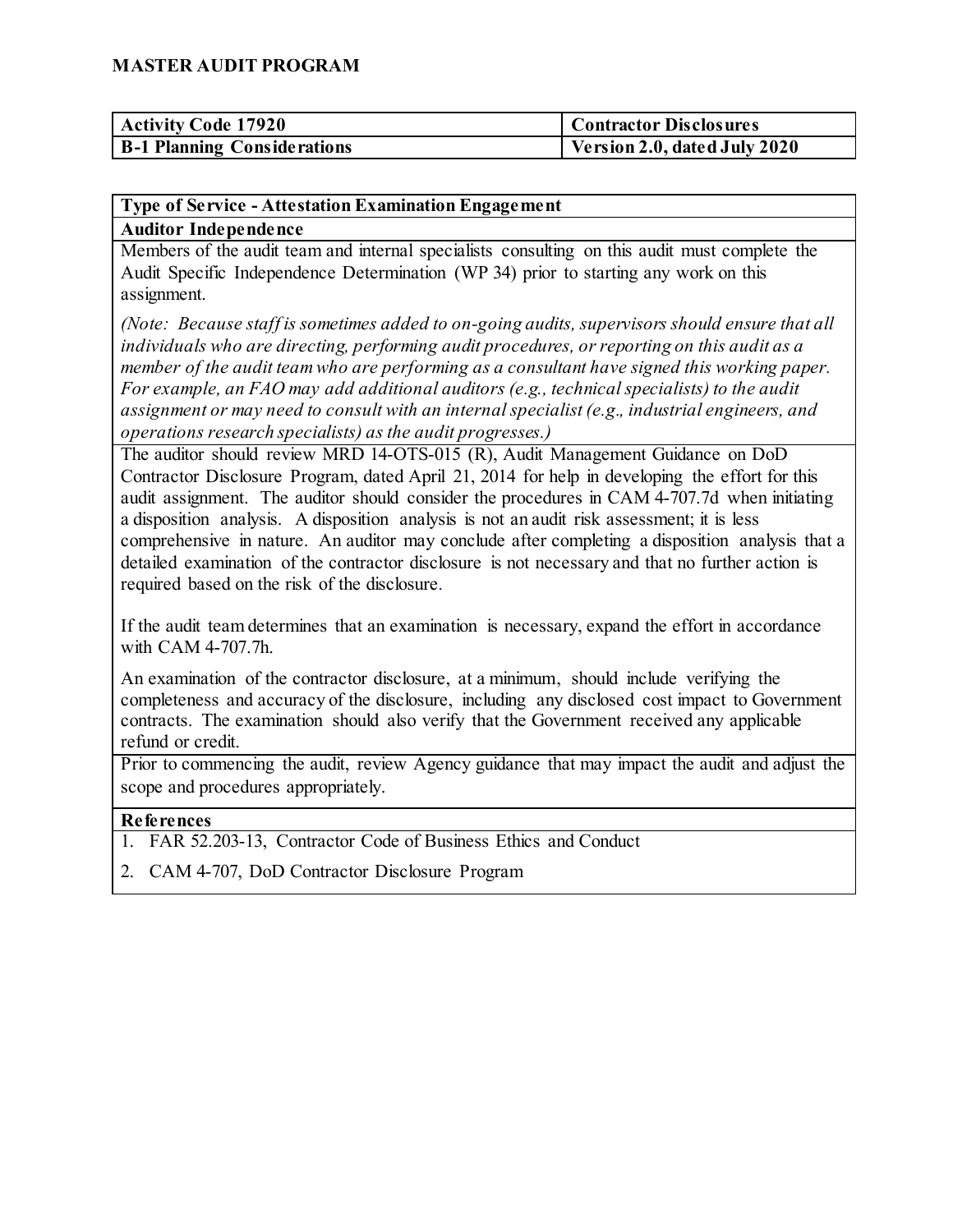| <b>B-1 Preliminary Steps</b>                                                                                                                                                                                                                                                                                    | <b>WP</b> Reference |
|-----------------------------------------------------------------------------------------------------------------------------------------------------------------------------------------------------------------------------------------------------------------------------------------------------------------|---------------------|
| Version 2.0, dated July 2020                                                                                                                                                                                                                                                                                    |                     |
| During the entrance conference, or other appropriate meeting, make<br>specific inquiries of contractor management and other appropriate parties<br>regarding the following:                                                                                                                                     |                     |
| Their knowledge of any actual, suspected, or alleged fraud or<br>a.<br>noncompliance with laws and regulations affecting the period of time<br>corresponding to the subject matter under audit. (AT-C 205.32)                                                                                                   |                     |
| b. Whether any investigations or legal proceedings, that are significant to<br>the engagement objectives, have been initiated or are in process with<br>respect to the period of time corresponding to the subject matter.<br>(GAGAS 7.14)                                                                      |                     |
| c. The existence of other audits and studies (performed by other than<br>DCAA) that relate to the subject matter under audit. If yes, have the<br>contractor explain the audits and studies performed, any related findings<br>or recommendations, and any contractor corrective actions taken.<br>(GAGAS 7.13) |                     |
| Note: Specifically document in the working papers; the inquiries and the<br>corresponding responses as well as how the responses affect the<br>performance of the engagement.                                                                                                                                   |                     |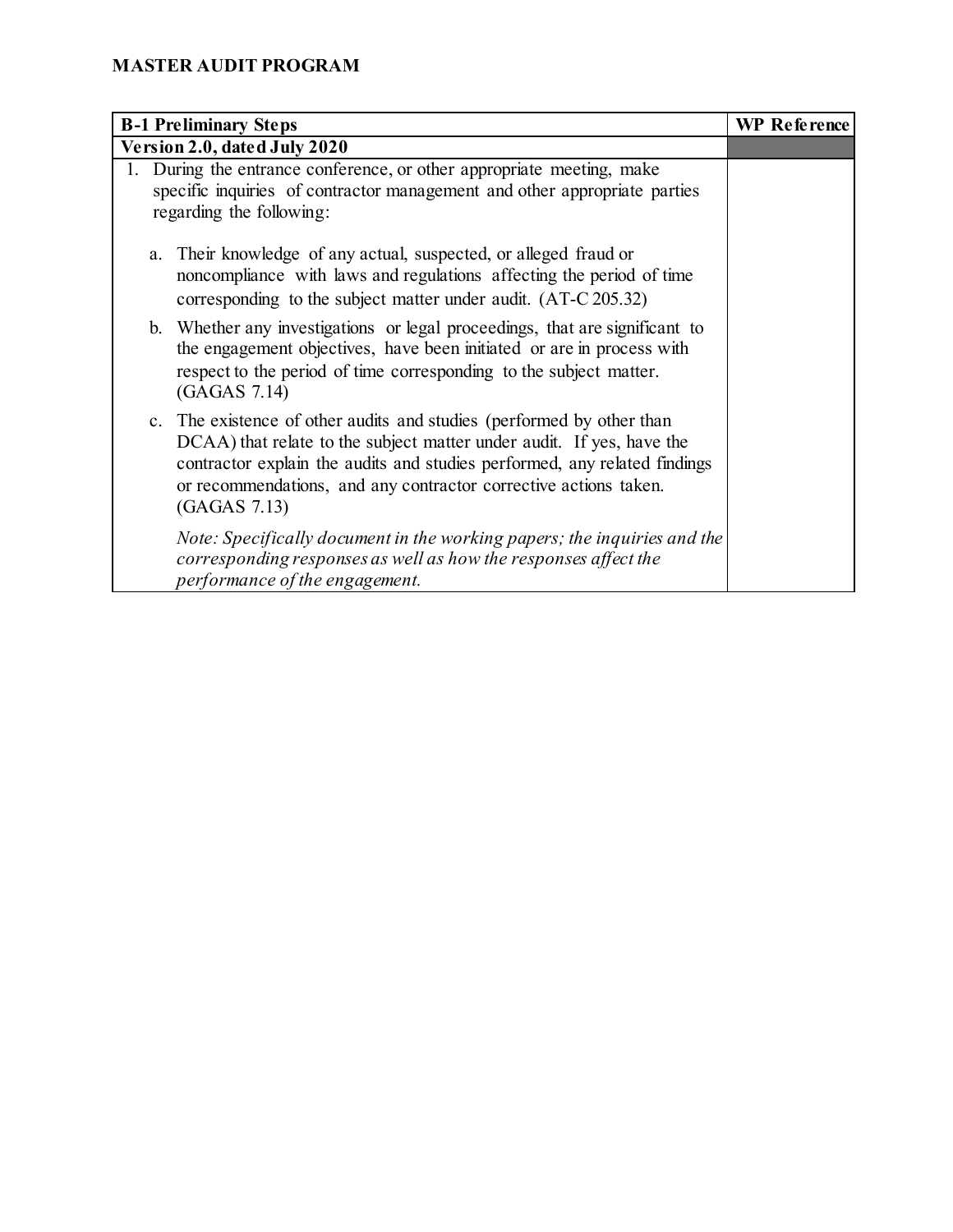| <b>B-1 Preliminary Steps</b>                                                                                                                                                                                                                                                                                                                                 | WP Reference |
|--------------------------------------------------------------------------------------------------------------------------------------------------------------------------------------------------------------------------------------------------------------------------------------------------------------------------------------------------------------|--------------|
| 2. Based on the team's understanding of the criteria, subject matter, and the<br>contractor and its environment, hold a planning meeting with the audit team<br>(at a minimum, Supervisor and Auditor) to discuss and identify potential<br>material noncompliances, whether due to error or fraud, that could affect<br>the subject matter.                 |              |
| The discussion should include:                                                                                                                                                                                                                                                                                                                               |              |
| relevant prior audit experience (e.g., questioned cost, relevant reported<br>٠<br>estimating or accounting system deficiencies),                                                                                                                                                                                                                             |              |
| relevant aspects of the contractor and its environment,<br>$\bullet$                                                                                                                                                                                                                                                                                         |              |
| risk of material noncompliance due to fraud (e.g., the extent of financial<br>$\bullet$<br>incentives, pressures to meet budget or contractual commitments, and<br>opportunities to commit and conceal fraud). Consider the DoD IG<br>website Fraud Detection Resources for Auditors for common fraud risk<br>factors. Copy link and paste into web browser, |              |
| other factors identified that increase the risk of material noncompliance<br>٠<br>with laws and regulations, and                                                                                                                                                                                                                                             |              |
| the audit team's understanding of relevant key internal controls.<br>$\bullet$<br>Document the factors identified that increase the risk of material<br>noncompliance due to error or fraud that could affect the subject matter,<br>and design audit procedures to respond to the increased risk of material<br>noncompliance.                              |              |
| Communication among audit team members should continue as needed<br>throughout the audit regarding the risk of material misstatement and<br>noncompliance due to error or fraud.                                                                                                                                                                             |              |
| 3. Auditor will develop steps.                                                                                                                                                                                                                                                                                                                               |              |